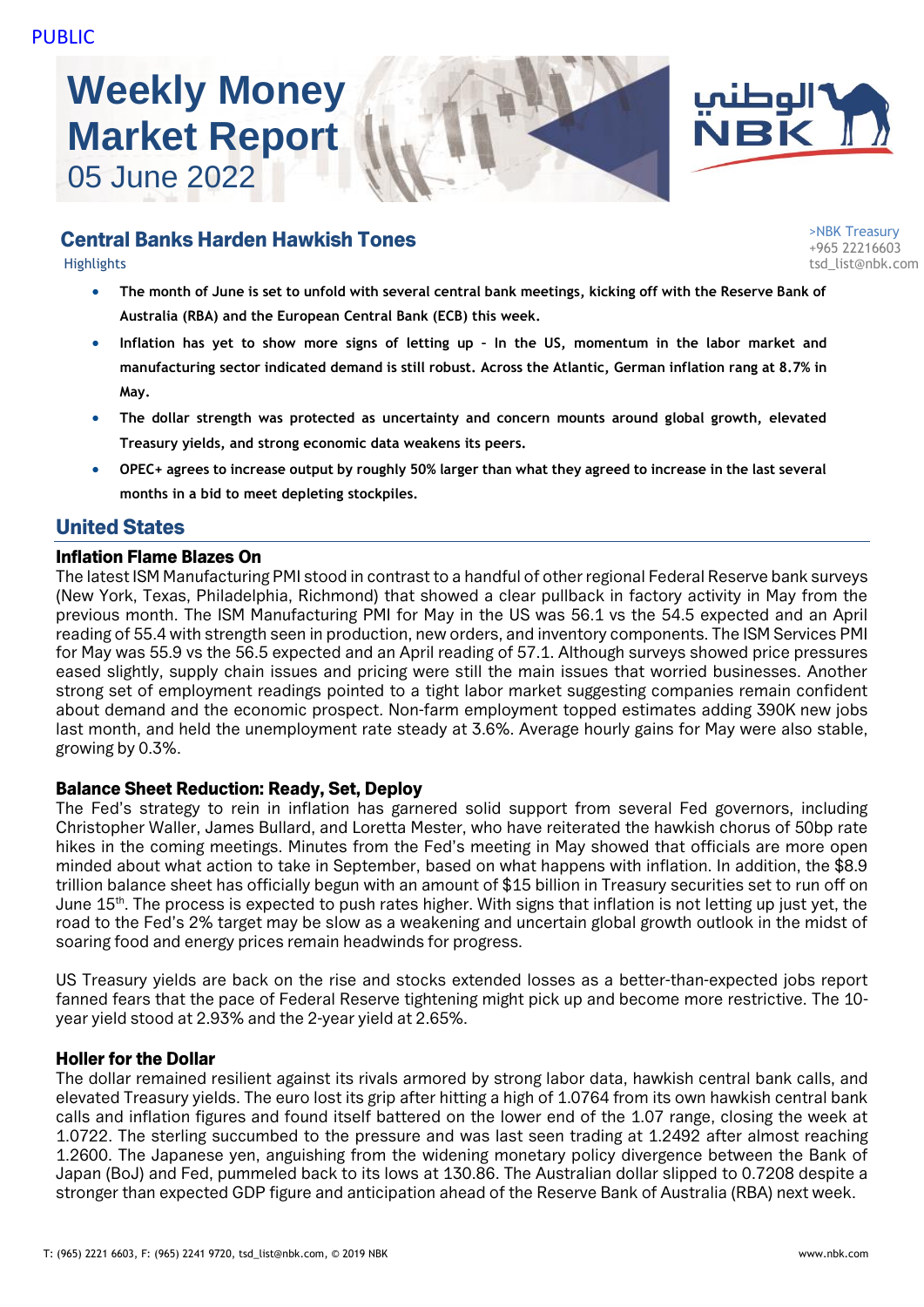

## Europe

#### Inflation Aims for the Sky

Inflation in Germany, the region's largest economy, accelerated to 8.7% year-on-year in May, faster than market expectations and a sharp acceleration from the 7.8% recorded in April. High energy and food prices are driving prices higher as persistent supply chain issues along with the war in Ukraine exacerbate pressure on core inflation. Price pressures in all parts of the European Union (EU) economy are still rising. Spanish inflation accelerated to 8.5% in April from 8.3% a month earlier largely, on the back of higher energy costs and core inflation rose by 4.9% year-on-year.

As the inflationary shock takes hold in Europe, disruptions to Russian gas flows remain a key risk threatening shortages that could push countries like Germany into a recession. The impact of the Ukraine war and higher energy costs have led the European Commission to downgrade their forecast for 2022 growth to 2.7% from 4.0% previously.

#### ECB Gradualism Mantra Prevails

With inflation approaching four times the 2% target, the fear of persistent inflation and rising inflation expectations seem to have trumped worries of a recession with hawks emerging and making concerned calls for action. ECB President Christine Lagarde has signaled readiness to enact the first rate increase since 2011 in July following the conclusion of net asset purchases, but stressed subsequent moves won't be aggressive. Lagarde has pushed against assessments that the EU is suffering from the same kind of inflation pressures as the US even as high core prices appear to be entrenched.

Given that the surge in the region's inflation is spurred by bottlenecks in supply rather than being demand-led, the ECB will not be rushed into withdrawing stimulus, Lagarde said. Nevertheless, the hot inflation numbers across the Eurozone has raised the pressure to start normalizing rates from the July rate meeting, with a hike of as much as 50bps potentially in play.

## China

#### Waking Up to an Economic Malaise

With the number of reported cases dwindling, China eased some of its strict lockdown curbs after two months of lockdown. Consequences of the "Covid Zero" approach have been grave to the economy and its outlook. The latest manufacturing data was sluggish but signaled a move towards more stable operating conditions across the sector as the pace of contraction slowed. Despite a rise in the Caixin Manufacturing PMI from 46.0, its 26-month low in April, to 48.1, it marked a third month of deterioration. The severity of supply chain delays, war worries, and slow post-pandemic recovery tanked business confidence to a 5-month low in May. Many economists expect the government won't meet its annual GDP growth target of about 5.5% this year.

#### Plenty of Action but No Traction

The People's Bank of China (PBOC) has been prompted to cut a key interest rate for long-term loans by a record amount by more than 15bps to 4.45% from 4.6%, the largest reduction since 2019, to boost demand. With Chinese banks overflowing with cash that no one wants to borrow, authorities face an uphill battle convincing companies and households to boost borrowing as long as Co-vid outbreaks and lockdowns continue to crush confidence.

In addition, China rolled out a broad package of measures to support businesses and stimulate demand as it seeks to offset the damage from lockdowns including additional tax rebates aimed at businesses worth C¥140 billion (\$21 billion), representing about 0.1% of China's GDP last year. China also ordered state-owned policy banks to set up an 800 billion yuan (\$120 billion) line of credit for infrastructure projects as it leans on construction to stimulate the economy.

## Australia

#### Temperature Rising on the Australian Hike

The latest economic data from Down Under has been inviting for higher interest rates from the Reserve Bank of Australia (RBA). After a mammoth 3.6% quarterly growth in Q1 2021, Australian GDP slowed its pace, rising